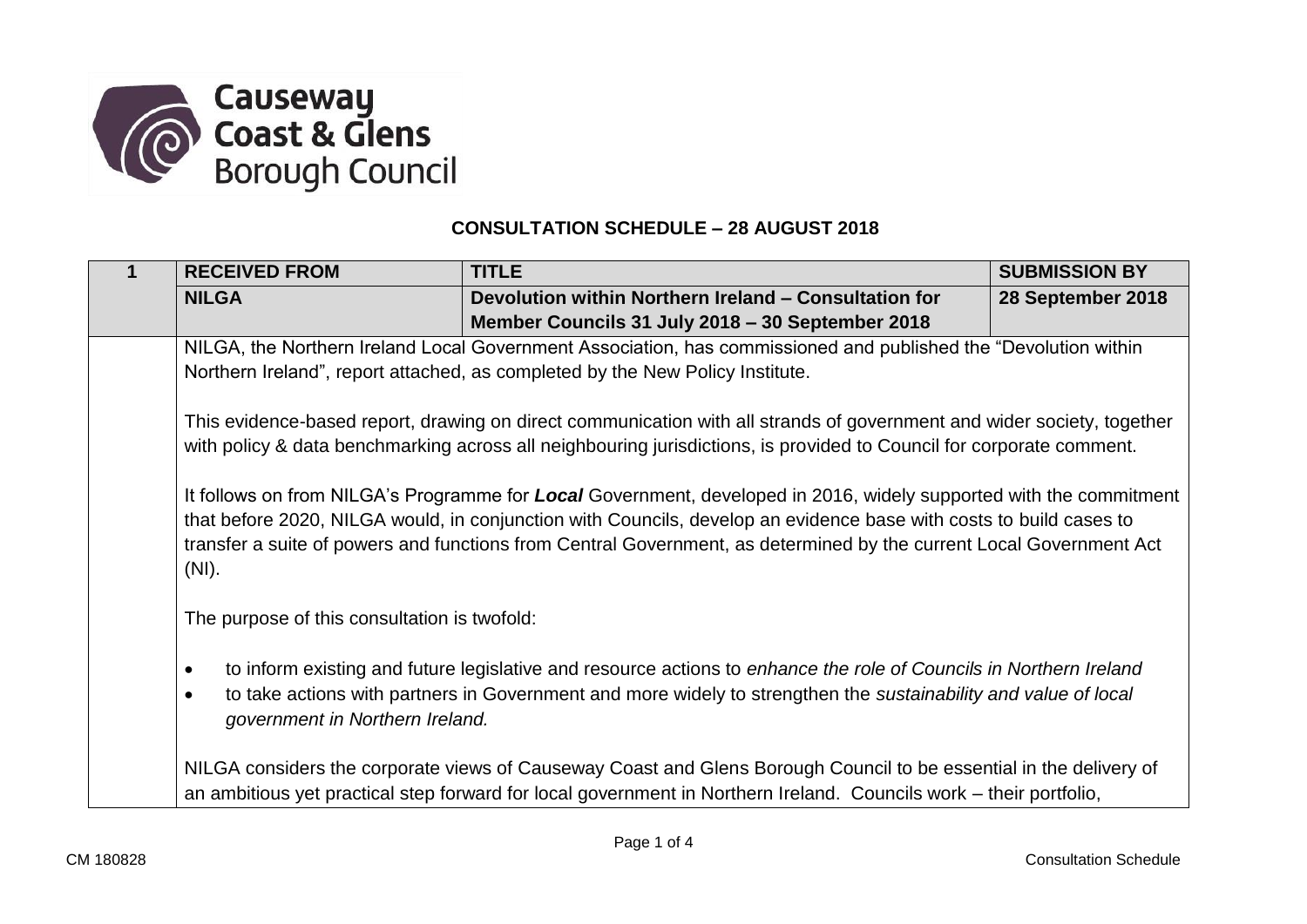|                | performance and sphere of influence – have never been so necessary for and under scrutiny by residents, businesses,<br>visitors and partners.                                                                                                                                                                                                                                                                                                                                                                                                                                                                                                                                                                    |                                                                                                               |                      |  |  |
|----------------|------------------------------------------------------------------------------------------------------------------------------------------------------------------------------------------------------------------------------------------------------------------------------------------------------------------------------------------------------------------------------------------------------------------------------------------------------------------------------------------------------------------------------------------------------------------------------------------------------------------------------------------------------------------------------------------------------------------|---------------------------------------------------------------------------------------------------------------|----------------------|--|--|
|                |                                                                                                                                                                                                                                                                                                                                                                                                                                                                                                                                                                                                                                                                                                                  | NILGA asks that Council responds corporately on the consultation which was been designed to enable follow up, |                      |  |  |
|                | individually and collectively, with both existing Councils and those that will emerge after 2 May 2019. At this stage NILGA<br>would greatly appreciate:                                                                                                                                                                                                                                                                                                                                                                                                                                                                                                                                                         |                                                                                                               |                      |  |  |
|                | Your comments on the NPI Report overall<br>(a)                                                                                                                                                                                                                                                                                                                                                                                                                                                                                                                                                                                                                                                                   |                                                                                                               |                      |  |  |
|                | Your comments regarding the <b>potential for Local Government in NI</b> , as per report pages 6 & 7<br>(b)<br>Your comments regarding devolving neighbourhood services to Councils in NI, as per report pages 13 & 14<br>(c)<br>Your comments regarding the 6 recommendations, as per Conclusion and Practical Next Steps, report pages 17<br>(d)<br>& 18<br>Your response to the illustrative Timeline, also provided<br>(e)<br>NILGA is seeking Council's corporate response to this consultation by Friday 28 September 2018.<br>The consultation document has been placed on the New Policy Institute website and can be accessed at this link:<br>https://www.npi.org.uk/publications/local-government/859/ |                                                                                                               |                      |  |  |
|                |                                                                                                                                                                                                                                                                                                                                                                                                                                                                                                                                                                                                                                                                                                                  |                                                                                                               |                      |  |  |
|                |                                                                                                                                                                                                                                                                                                                                                                                                                                                                                                                                                                                                                                                                                                                  |                                                                                                               |                      |  |  |
|                |                                                                                                                                                                                                                                                                                                                                                                                                                                                                                                                                                                                                                                                                                                                  |                                                                                                               |                      |  |  |
|                |                                                                                                                                                                                                                                                                                                                                                                                                                                                                                                                                                                                                                                                                                                                  |                                                                                                               |                      |  |  |
|                |                                                                                                                                                                                                                                                                                                                                                                                                                                                                                                                                                                                                                                                                                                                  |                                                                                                               |                      |  |  |
|                |                                                                                                                                                                                                                                                                                                                                                                                                                                                                                                                                                                                                                                                                                                                  |                                                                                                               |                      |  |  |
| $\overline{2}$ | <b>RECEIVED FROM</b>                                                                                                                                                                                                                                                                                                                                                                                                                                                                                                                                                                                                                                                                                             | <b>TITLE</b>                                                                                                  | <b>SUBMISSION BY</b> |  |  |
|                | <b>Northern Ireland Audit Office</b>                                                                                                                                                                                                                                                                                                                                                                                                                                                                                                                                                                                                                                                                             | The Code of Data Matching Practice of the Comptroller                                                         | 1 October 2018       |  |  |
|                |                                                                                                                                                                                                                                                                                                                                                                                                                                                                                                                                                                                                                                                                                                                  | and Audit General for Northern Ireland                                                                        |                      |  |  |
|                | In the course of Audit work, the Comptroller and Auditor General (C&AG) and the Northern Ireland Office (NIAO) may                                                                                                                                                                                                                                                                                                                                                                                                                                                                                                                                                                                               |                                                                                                               |                      |  |  |
|                | look at data that is held by different public bodies and compare these data sets to see if there are any trends or patterns<br>that may indicate fraud and which need to be investigated, This is called data matching. Handling and managing data<br>about individuals must be done securely and sensitively.<br>The draft Code of Data Matching Practice has been prepared in accordance with Article 4G of the Audit and                                                                                                                                                                                                                                                                                      |                                                                                                               |                      |  |  |
|                |                                                                                                                                                                                                                                                                                                                                                                                                                                                                                                                                                                                                                                                                                                                  |                                                                                                               |                      |  |  |
|                |                                                                                                                                                                                                                                                                                                                                                                                                                                                                                                                                                                                                                                                                                                                  |                                                                                                               |                      |  |  |
|                |                                                                                                                                                                                                                                                                                                                                                                                                                                                                                                                                                                                                                                                                                                                  |                                                                                                               |                      |  |  |
|                | Accountability (Northern Ireland) Order 2003, to help ensure that the C&AG the NIAO and its staff, auditors and all                                                                                                                                                                                                                                                                                                                                                                                                                                                                                                                                                                                              |                                                                                                               |                      |  |  |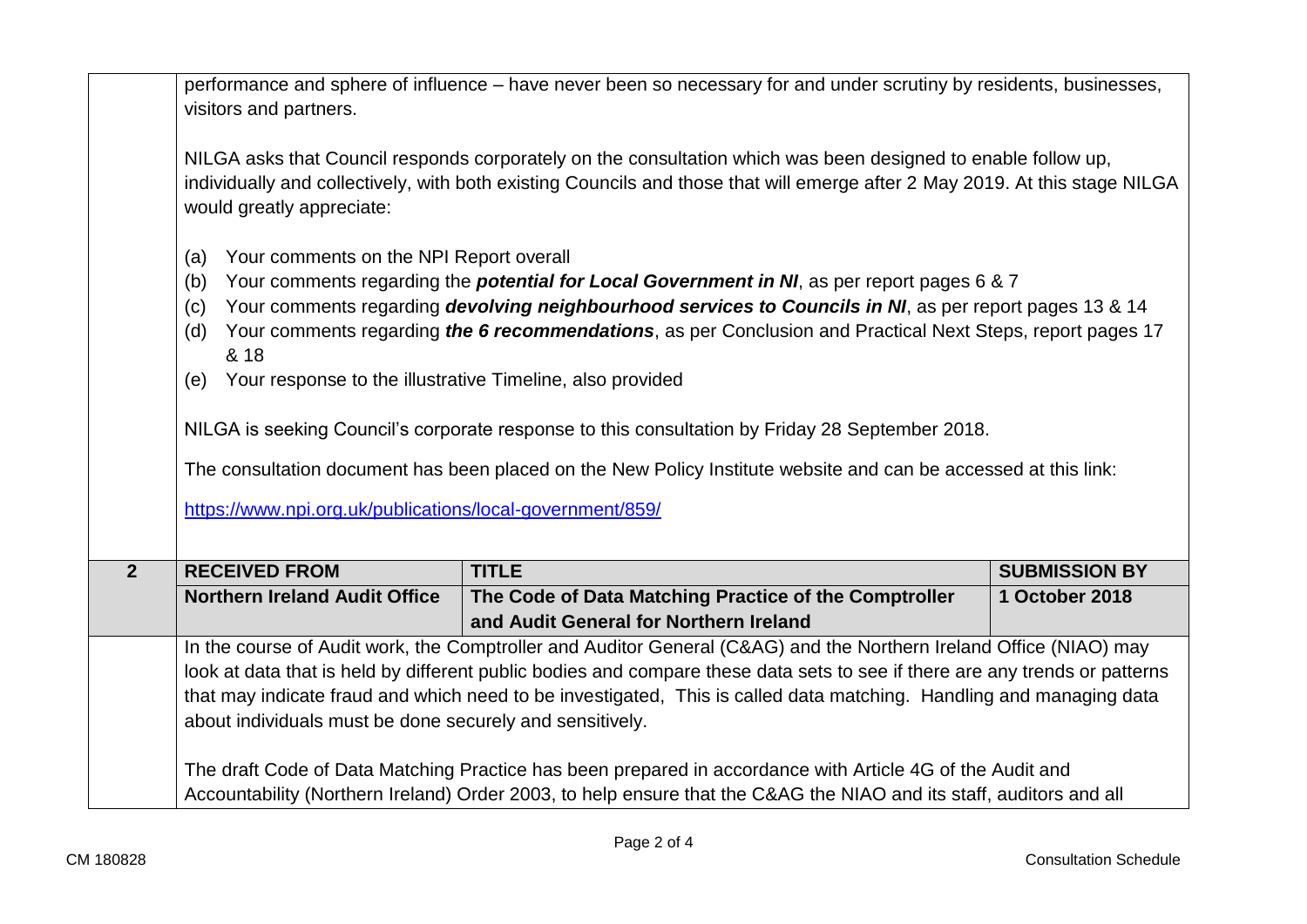|              | people and bodies involved in data matching exercises comply with the law, especially data protection, legislation. The<br>previous version of the Code, published in July 2008, has been updated for revisions to data protection legislation and<br>for developments in data matching arrangements.                                                                                                           |                                                                                                                 |                      |  |  |
|--------------|-----------------------------------------------------------------------------------------------------------------------------------------------------------------------------------------------------------------------------------------------------------------------------------------------------------------------------------------------------------------------------------------------------------------|-----------------------------------------------------------------------------------------------------------------|----------------------|--|--|
|              | The C&AG is consulting all relevant audited bodies and other stakeholders, including the Information Commissioner,<br>about this updated Code of Data Matching Practice. The draft Code is available on the NIAO website:                                                                                                                                                                                       |                                                                                                                 |                      |  |  |
|              | https://www.niauditoffice.gov.uk/national-fraud-initiative                                                                                                                                                                                                                                                                                                                                                      |                                                                                                                 |                      |  |  |
|              | The National Fraud Initiative is the main data matching exercise undertaken by the C&AG. The NIAO welcome<br>comments from all bodies and stakeholders and recognise that the Code will be more relevant to those bodies that<br>currently participate in NFI data matching exercises.<br>Comments on the draft Code should be submitted, preferably electronically to nficoordinator@niauditoffice.gov.uk by 1 |                                                                                                                 |                      |  |  |
|              |                                                                                                                                                                                                                                                                                                                                                                                                                 |                                                                                                                 |                      |  |  |
|              |                                                                                                                                                                                                                                                                                                                                                                                                                 | October 2018. In due course the final version of the Code will be published on the NIAO website.                |                      |  |  |
| $\mathbf{3}$ | <b>RECEIVED FROM</b>                                                                                                                                                                                                                                                                                                                                                                                            | <b>TITLE</b>                                                                                                    | <b>SUBMISSION BY</b> |  |  |
|              | <b>Department for Justice</b>                                                                                                                                                                                                                                                                                                                                                                                   | <b>Proposals to Extend the Unduly Lenient Sentence</b><br><b>Scheme</b>                                         | 2 October 2018       |  |  |
|              | scheme.                                                                                                                                                                                                                                                                                                                                                                                                         | The Department of Justice has published a consultation paper on proposals to extend the Unduly Lenient Sentence |                      |  |  |
|              | Disbandment of Paramilitary Groups in Northern Ireland.                                                                                                                                                                                                                                                                                                                                                         | These proposals have been developed in response to a recommendation in the Fresh Start Panel Report on the      |                      |  |  |